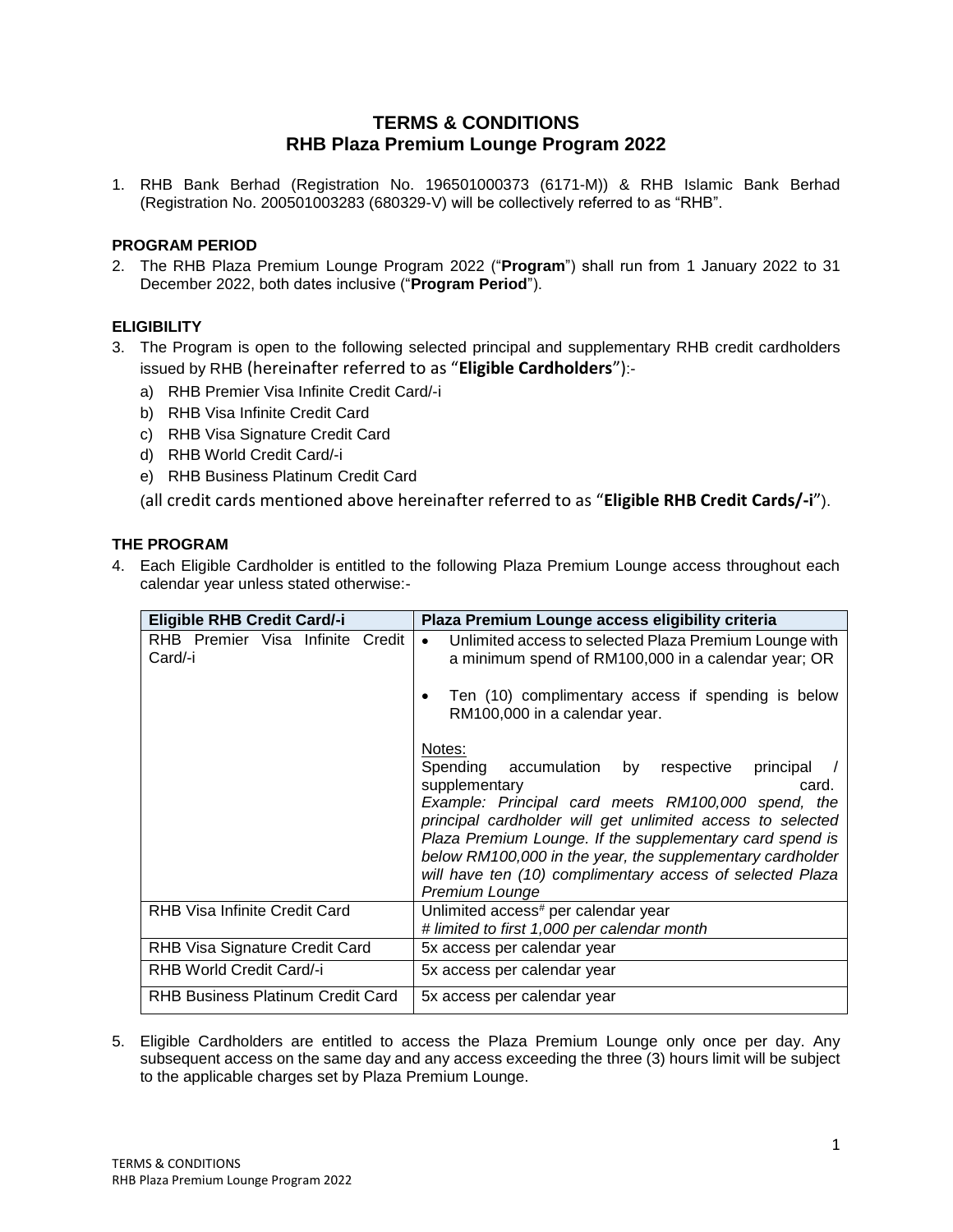6. The list of participating Plaza Premium Lounges and services differs by different Eligible RHB Credit Cards/-i as stated herein:

| <b>Plaza Premium Group Lounge Locations</b>                                                   |                                                                                                                                                                                                                                                                                                                                                                                                                                       | <b>RHB</b>                                   | <b>RHB</b>              | <b>RHB</b><br><b>Signature</b>                     |
|-----------------------------------------------------------------------------------------------|---------------------------------------------------------------------------------------------------------------------------------------------------------------------------------------------------------------------------------------------------------------------------------------------------------------------------------------------------------------------------------------------------------------------------------------|----------------------------------------------|-------------------------|----------------------------------------------------|
| Airport /<br><b>Country</b>                                                                   | <b>Lounge Details &amp; Location</b>                                                                                                                                                                                                                                                                                                                                                                                                  | <b>Premier</b><br><b>Visa</b><br>Infinite/-i | Visa<br><b>Infinite</b> | / World/-i /<br><b>Business</b><br><b>Platinum</b> |
| <b>Kula Lumpur</b><br><b>International</b><br>Airport (KLIA),<br><b>Malaysia</b>              | <b>Plaza Premium Lounge</b><br>International Departure<br>3-hours usage, Seating area, food & beverages, Internet<br>access, international newspapers and magazines,<br>international TV channels, flight information display system,<br>left luggage, shower                                                                                                                                                                         | $\sqrt{}$                                    | $\sqrt{ }$              | $\sqrt{}$                                          |
|                                                                                               | <b>Flight Club</b><br><b>International Departures</b><br>3- hours usage, designated buffet, Seating area, Internet<br>access, international newspapers and magazines,<br>international TV channels, flight information display system                                                                                                                                                                                                 | $\sqrt{}$                                    | V                       |                                                    |
|                                                                                               | <b>Wellness</b><br><b>International Departures</b><br>1-hour stay in Private Resting room - facilities includes:<br>Internet access, shower and amenities                                                                                                                                                                                                                                                                             | $\sqrt{}$                                    | $\sqrt{}$               | V                                                  |
| <b>Kula Lumpur</b><br><b>International</b><br><b>Airport 2</b><br>(KLIA2),<br><b>Malaysia</b> | <b>Plaza Premium Lounge</b><br>International Departures, next to Gate 8<br>3-hours usage, Seating area, food & beverages, Internet<br>access, international newspapers and magazines,<br>international TV channels, flight information display system.                                                                                                                                                                                | $\sqrt{}$                                    | $\sqrt{}$               | V                                                  |
|                                                                                               | <b>Plaza Premium Lounge</b><br>Level 2M, gateway@klia2, Terminal klia2 (next to<br>Aerotel Kuala Lumpur) 3-hours usage, Seating area, food<br>& beverages, Internet access, international newspapers and<br>magazines, international TV channels, flight information<br>display system, shower<br>1-hour room stay for Suite Room - Guest room facilities<br>includes: bathroom, shower and amenities, television,<br>Internet access | $\sqrt{}$                                    | $\sqrt{}$               | V                                                  |
|                                                                                               | Plaza Premium Lounge / Wellness Spa<br><b>International Departures</b><br>3-hours usage, Seating area, food & beverages, Internet<br>access, international newspapers and magazines,<br>international TV channels, flight information display system,<br>shower                                                                                                                                                                       | V                                            | $\sqrt{}$               |                                                    |
|                                                                                               | Aerotel, Kuala Lumpur<br>Level 2M, Gateway@klia2<br>1- hour room stay for Solo plus - Guest room facilities<br>include: bathroom, shower and amenities, television,<br>Internet access                                                                                                                                                                                                                                                | V                                            | V                       |                                                    |
|                                                                                               | <b>The Bar</b><br>(International Departures)<br>3- hours usage, include 1 (one) set menu of choice, Seating<br>area, Internet access, international newspapers and<br>magazines, international TV channels, flight information<br>display system                                                                                                                                                                                      | V                                            |                         |                                                    |
| Penang<br><b>International</b><br>Airport,<br>Malaysia                                        | <b>Plaza Premium Lounge</b><br>International Departure<br>3-hours usage, Seating area, food & beverages, Internet<br>access, international newspapers and magazines,<br>international TV channels, flight information display system                                                                                                                                                                                                  | V                                            |                         |                                                    |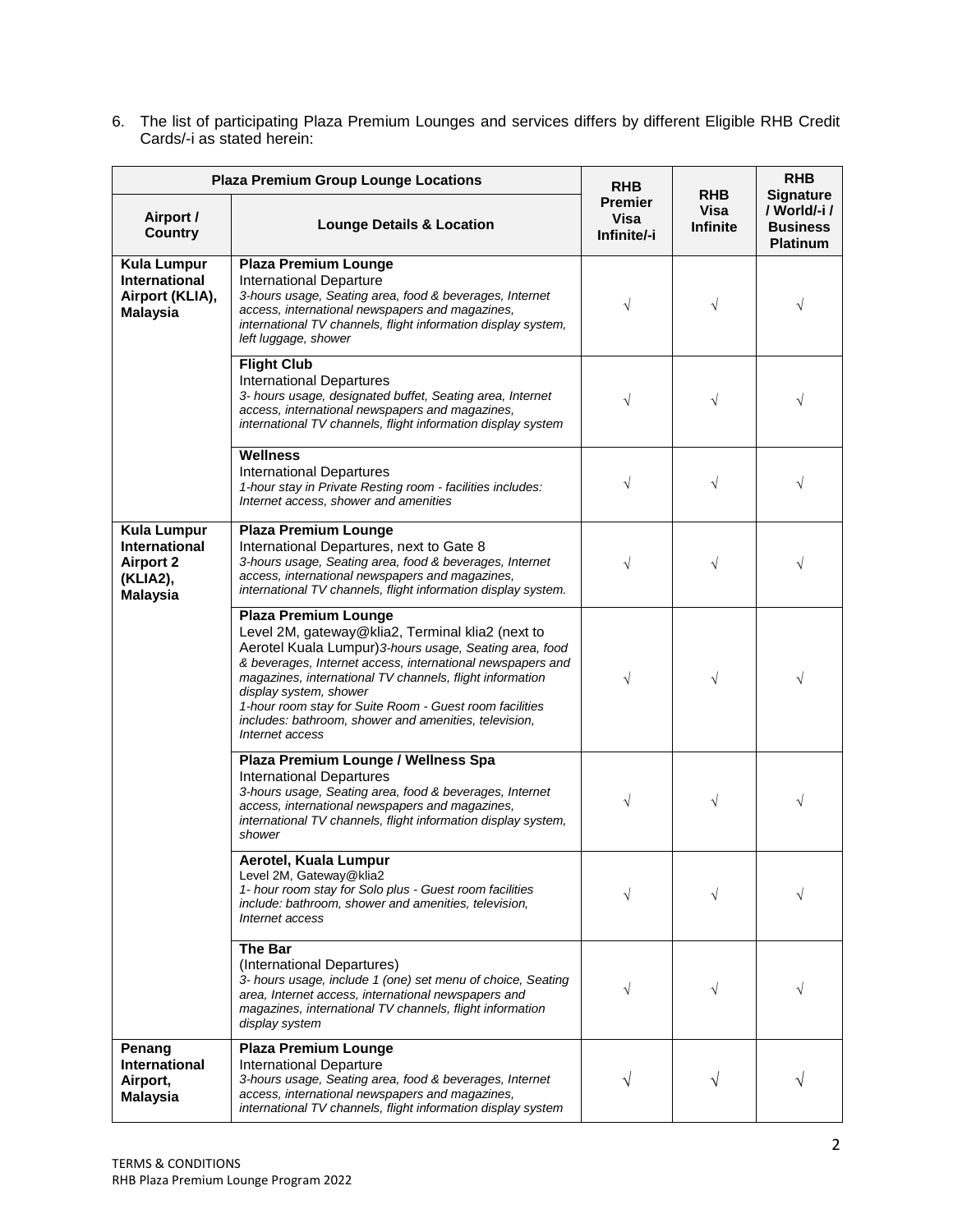| <b>Plaza Premium Group Lounge Locations</b>                       | <b>RHB</b>                                                                                                                                                                                                                                                      |                                       | <b>RHB</b>                            |                                                                        |
|-------------------------------------------------------------------|-----------------------------------------------------------------------------------------------------------------------------------------------------------------------------------------------------------------------------------------------------------------|---------------------------------------|---------------------------------------|------------------------------------------------------------------------|
| Airport /<br><b>Country</b>                                       | <b>Lounge Details &amp; Location</b>                                                                                                                                                                                                                            | <b>Premier</b><br>Visa<br>Infinite/-i | <b>RHB</b><br>Visa<br><b>Infinite</b> | <b>Signature</b><br>/ World/-i /<br><b>Business</b><br><b>Platinum</b> |
| Singapore<br>Changi<br>Airport,<br><b>Singapore</b>               | <b>Plaza Premium Lounge</b><br>International Departure (Terminal 1)<br>3-hour lounge use, includes: shower, food & beverage,<br>Internet access, international newspapers & magazines,<br>international TV channels, flight information, left                   | V                                     | V                                     |                                                                        |
|                                                                   | <b>Aerotel</b><br>International Departure (Terminal 1)<br>1 hour room stay for Solo - Guest room facilities includes:<br>bathroom, shower and amenities, television, Internet<br>access.                                                                        |                                       |                                       |                                                                        |
|                                                                   | <b>TGM</b><br>International Departure (Terminal 2)<br>1 set menu (Chef's selection), seating area, internet access,<br>international newspapers and magazines, international TV<br>channels, flight information                                                 | V                                     |                                       |                                                                        |
|                                                                   | <b>BLOSSOM - SATS &amp; Plaza Premium Lounge</b><br>International Departure (Terminal 4)<br>3-hour lounge use, includes: food & beverage, Internet<br>access, international newspapers & magazines, international<br>TV channels                                | V                                     |                                       |                                                                        |
| <b>Hong Kong</b><br><b>International</b><br>Airport, Hong<br>Kong | <b>Plaza Premium Lounge</b><br>East Hall, before Departure Gate 1, Terminal 1<br>3-hour lounge use, includes: shower, food & beverage,<br>internet access, international newspapers & magazines,<br>international TV channels, flight information, left luggage | V                                     |                                       |                                                                        |
|                                                                   | <b>Plaza Premium Lounge</b><br>Gate 35, Terminal 1<br>3-hour lounge use, includes: shower, food & beverage,<br>internet access, international newspapers & magazines,<br>international TV channels, flight information                                          | N                                     |                                       |                                                                        |
|                                                                   | <b>Plaza Premium Lounge</b><br>Near Gate 60, T1, International Departure<br>3-hour lounge use, includes: shower, food & beverage,<br>internet access, international newspapers & magazines,<br>international TV channels, flight information                    | V                                     |                                       |                                                                        |
| <b>Taiwan</b><br><b>Taoyuan</b><br>Airport,<br><b>Taiwan</b>      | <b>Plaza Premium Lounge</b><br>International Departures, Terminal 1 Zone C<br>3-hour lounge use, includes: food & beverage, internet<br>access, international newspapers & magazines, international<br>TV channels, flight information, left luggage            |                                       |                                       |                                                                        |
|                                                                   | <b>Plaza Premium Lounge</b><br>International Departures, Terminal 1 Zone D<br>3-hour lounge use, includes: food & beverage, internet<br>access, international newspapers & magazines, international<br>TV channels, flight information, left luggage            |                                       |                                       |                                                                        |
|                                                                   | <b>Plaza Premium Lounge</b><br>International Departures, Terminal 2 Zone A<br>3-hour lounge use, includes: food & beverage, internet<br>access, international newspapers & magazines, international<br>TV channels, flight information, left luggage            |                                       |                                       |                                                                        |
|                                                                   | <b>Plaza Premium Lounge</b><br>International Departures, Terminal 2 Zone A1<br>3-hour lounge use, includes: food & beverage, internet<br>access, international newspapers & magazines, international<br>TV channels, flight information, left luggage           |                                       |                                       |                                                                        |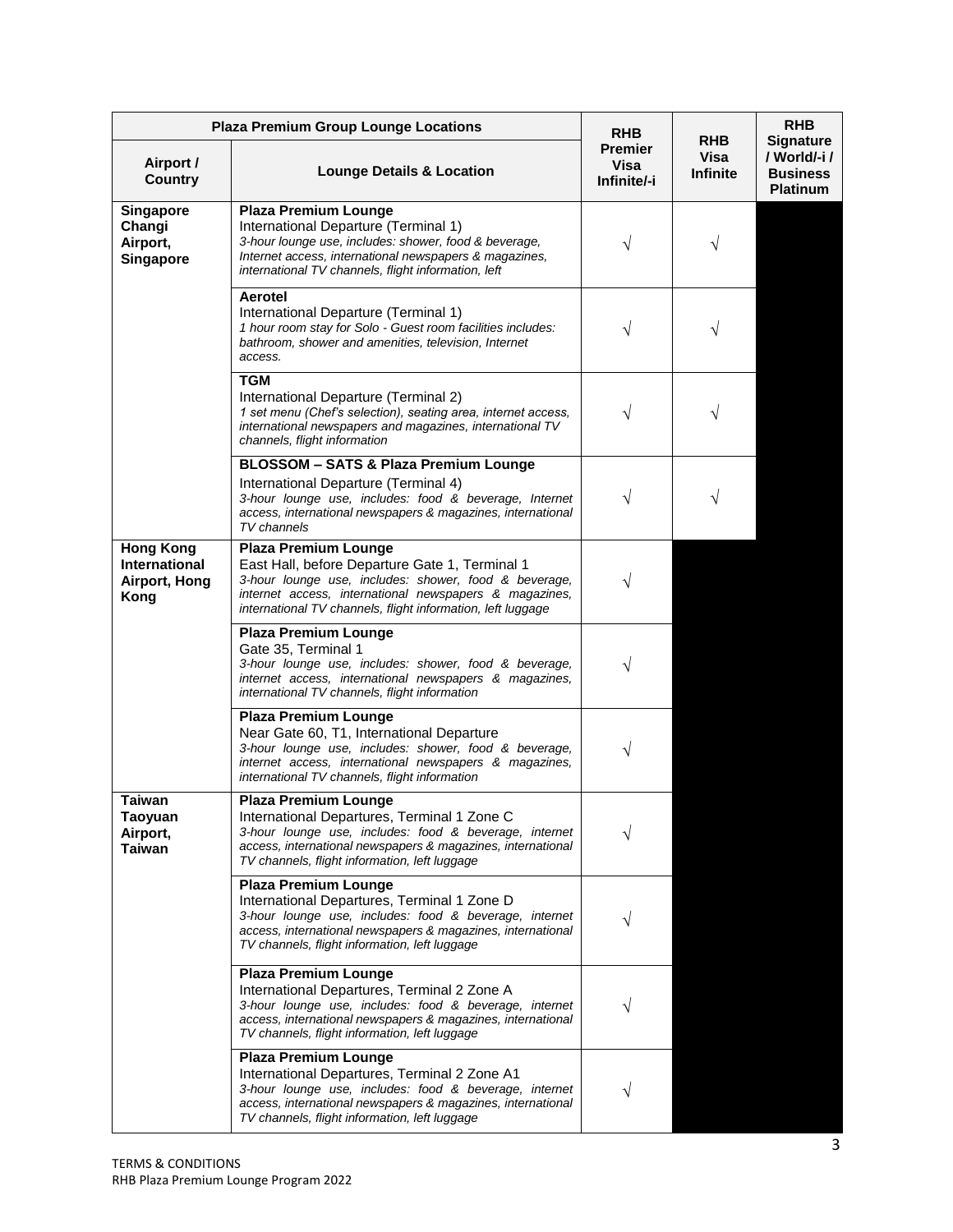| <b>Plaza Premium Group Lounge Locations</b>                                |                                                                                                                                                                                                                                                                                                    | <b>RHB</b>                            |                                       | <b>RHB</b>                                                            |
|----------------------------------------------------------------------------|----------------------------------------------------------------------------------------------------------------------------------------------------------------------------------------------------------------------------------------------------------------------------------------------------|---------------------------------------|---------------------------------------|-----------------------------------------------------------------------|
| Airport /<br><b>Country</b>                                                | <b>Lounge Details &amp; Location</b>                                                                                                                                                                                                                                                               | <b>Premier</b><br>Visa<br>Infinite/-i | <b>RHB</b><br>Visa<br><b>Infinite</b> | <b>Signature</b><br>/ World/-i/<br><b>Business</b><br><b>Platinum</b> |
| Soekarno-<br>Hatta<br><b>International</b><br>Airport,<br><b>Indonesia</b> | Saphire - Plaza Premium Lounge<br>International Departures, Terminal 3<br>3 hours lounge use, included lounge seating area, food &<br>beverage, internet access, international newspapers and<br>magazines, international TV channels, Flight Information<br>Display System, left luggage, Shower. | V                                     |                                       |                                                                       |
| London<br><b>Heathrow</b><br>Airport,<br><b>England</b>                    | <b>Plaza Premium Lounge</b><br>International Departures, Terminal 2<br>3-hour lounge use, includes food and beverage, Internet<br>international<br>access.<br>newspapers<br>and<br>magazines,<br>international TV channels, flight information, shower                                             |                                       |                                       |                                                                       |
|                                                                            | <b>Plaza Premium Lounge</b><br>Arrivals, Terminal 2<br>3-hour lounge use, includes food and beverage, Internet<br>international newspapers<br>and magazines,<br>access.<br>international TV channels, flight information, shower                                                                   |                                       |                                       |                                                                       |
|                                                                            | <b>Plaza Premium Lounge</b><br>Arrivals, Terminal 3<br>3-hour lounge use, includes food and beverage, Internet<br>international<br>access.<br>newspapers<br>and<br>magazines,<br>international TV channels, flight information, shower                                                             | V                                     |                                       |                                                                       |
|                                                                            | <b>Plaza Premium Lounge</b><br>International Departures, Terminal 4<br>3-hour lounge use, includes food and beverage, Internet<br>international<br>newspapers<br>access.<br>and<br>magazines,<br>international TV channels, flight information, shower                                             |                                       |                                       |                                                                       |
|                                                                            | <b>Plaza Premium Lounge</b><br>Arrivals, Terminal 4<br>3-hour lounge use, includes food and beverage, Internet<br>international<br>and<br>access.<br>newspapers<br>magazines,<br>international TV channels, flight information, shower                                                             | V                                     |                                       |                                                                       |
|                                                                            | <b>Plaza Premium Lounge</b><br>International Departures, Terminal 5<br>3-hour lounge use, includes food and beverage, Internet<br>international<br>newspapers<br>and<br>magazines,<br>access.<br>international TV channels, flight information, shower                                             |                                       |                                       |                                                                       |
| <b>Mactan-Cebu</b><br>International<br>Airport,<br><b>Philippines</b>      | <b>Plaza Premium Lounge</b><br>International Departures, Terminal 2<br>3 hour lounge use - food & beverages, internet access,<br>international newspapers & magazines, international TV<br>channels, flight information                                                                            | V                                     |                                       |                                                                       |
|                                                                            | Aerotel<br>International Departure (Terminal 2)<br>1 hour room stay for Solo - Guest room facilities includes:<br>bathroom, shower and amenities, television, Internet access.                                                                                                                     | V                                     |                                       |                                                                       |
| <b>Phnom Penh</b><br>International<br>Airport,<br>Cambodia                 | <b>Plaza Premium Lounge</b><br><b>International Departures</b><br>3-hour lounge use, includes: shower, food & beverage,<br>Internet access, international newspapers & magazines,<br>international TV channels, flight information                                                                 | V                                     |                                       |                                                                       |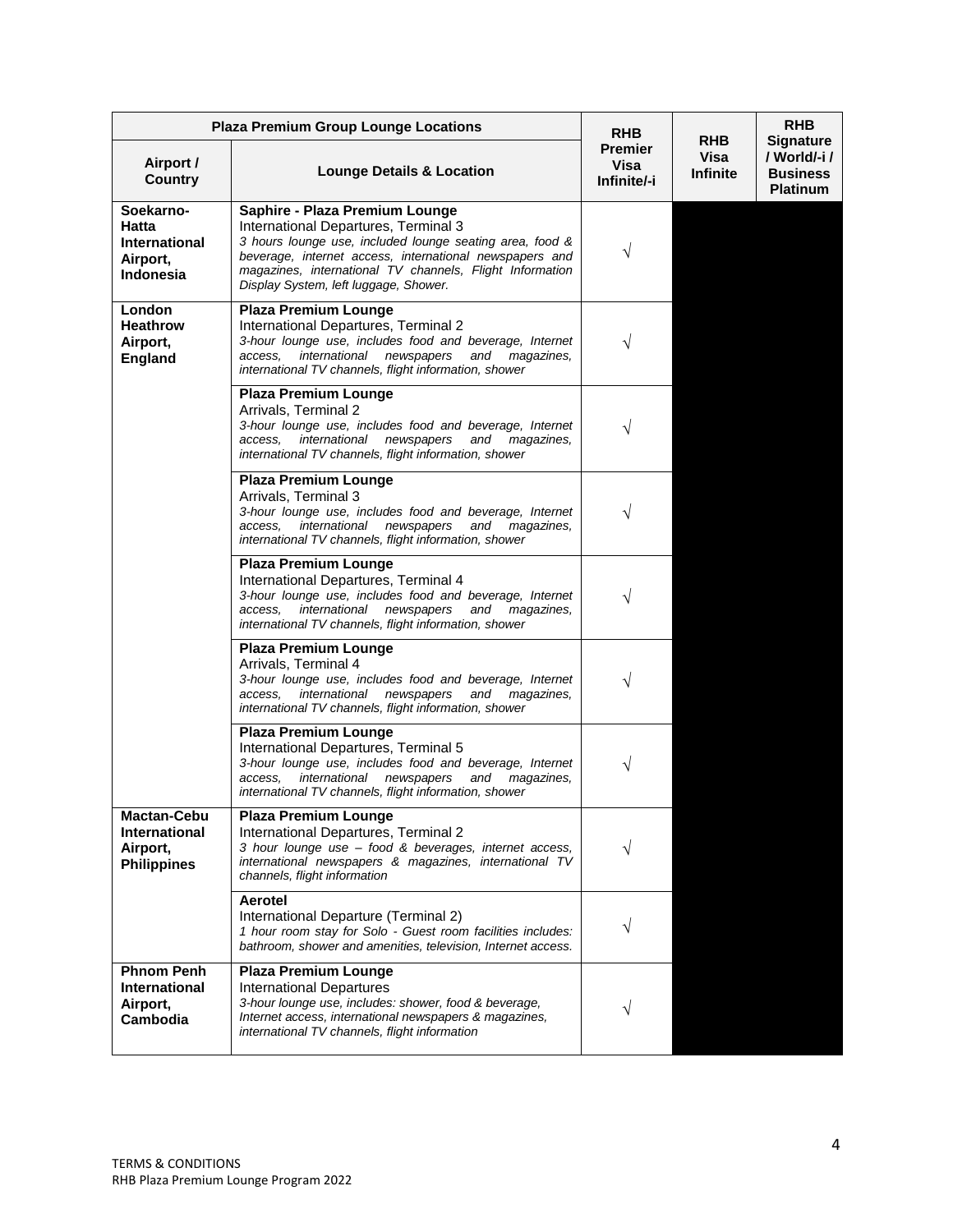|                                                               | <b>Plaza Premium Group Lounge Locations</b><br><b>RHB</b>                                                                                                                                                                                      |                                       | <b>RHB</b>              | <b>RHB</b>                                                            |
|---------------------------------------------------------------|------------------------------------------------------------------------------------------------------------------------------------------------------------------------------------------------------------------------------------------------|---------------------------------------|-------------------------|-----------------------------------------------------------------------|
| Airport /<br><b>Country</b>                                   | <b>Lounge Details &amp; Location</b>                                                                                                                                                                                                           | <b>Premier</b><br>Visa<br>Infinite/-i | Visa<br><b>Infinite</b> | <b>Signature</b><br>/ World/-i/<br><b>Business</b><br><b>Platinum</b> |
| <b>Siem Reap</b><br>International<br>Airport,<br>Cambodia     | <b>Plaza Premium Lounge</b><br><b>International Departures</b><br>3-hour lounge use, includes: shower, food & beverage,<br>Internet access, international newspapers & magazines,<br>international TV channels, flight information             | ٦                                     |                         |                                                                       |
| Guangzhou<br><b>Baiyun</b><br>International<br>Airport, China | Library Lounge by Aerotel Guangzhou, China<br>T2, International Departures<br>3-hour lounge use, includes: shower, food & beverage,<br>Internet access, international newspapers & magazines,<br>international TV channels, flight information | V                                     |                         |                                                                       |
| <b>Beijing Daxing</b><br>International<br>Airport, China      | Library Lounge by Aerotel Beijing<br>Northeast Pier Airport Terminal<br>3-hour lounge use, includes: shower, food & beverage,<br>Internet access, international newspapers & magazines,<br>international TV channels, flight information       | N                                     |                         |                                                                       |
| Sydney<br>Airport,<br><b>Australia</b>                        | <b>Plaza Premium Lounge</b><br><b>International Departures</b><br>3-hour lounge use, includes: shower, food & beverage,<br>Internet access, international newspapers & magazines,<br>international TV channels, flight information             | ٦                                     |                         |                                                                       |
| <b>Melbourne</b><br>Airport,<br>Australia                     | <b>Plaza Premium Lounge</b><br>T2, International Departures<br>3-hour lounge use, includes: shower, food & beverage,<br>Internet access, international newspapers & magazines,<br>international TV channels, flight information                | N                                     |                         |                                                                       |

7. Room usage is subject to room availability and cardholder eligible quote as determined by RHB in clause no. 4. Eligible Cardholders shall present Eligible RHB Credit Card/-i and boarding pass to front desk and front desk to check on room availability.

One (1) transaction is valid for one-hour room stay (room only) upon walk in for Aerotel, Napping / Private Resting Suite or Wellness Spa.

Guest will be entitled for Solo plus / Solo / Suite room / Private Resting room only and are able to accommodate one (1) person only.

- 8. Eligible Cardholder are advised to visit [https://www.plazapremiumlounge.com](https://www.plazapremiumlounge.com/) for updated information on participating Plaza Premium Lounge's operating status, operating hours, services and locations. RHB assumes no liability or responsibility for any changes to Plaza Premium Lounge's operating status, operating hours which is beyond RHB's control.
- 9. Eligible Cardholders are required to present their Eligible RHB Credit Card/-i and boarding pass upon entry to the Plaza Premium Lounge. Plaza Premium Lounge reserves the right to refuse entry to the Eligible Cardholder in the event of any non-valid details of the Eligible RHB Credit Card/-i or boarding pass.
- 10. Eligible Cardholders can enjoy 25% discounts on walk-in rates for all Plaza Premium Lounge in Malaysia and 20% discounts based on walk-in rates for Plaza Premium Lounge at overseas for each accompanying adult and for subsequent visits to the Plaza Premium Lounge after the said access in Clause 5 have been exhausted.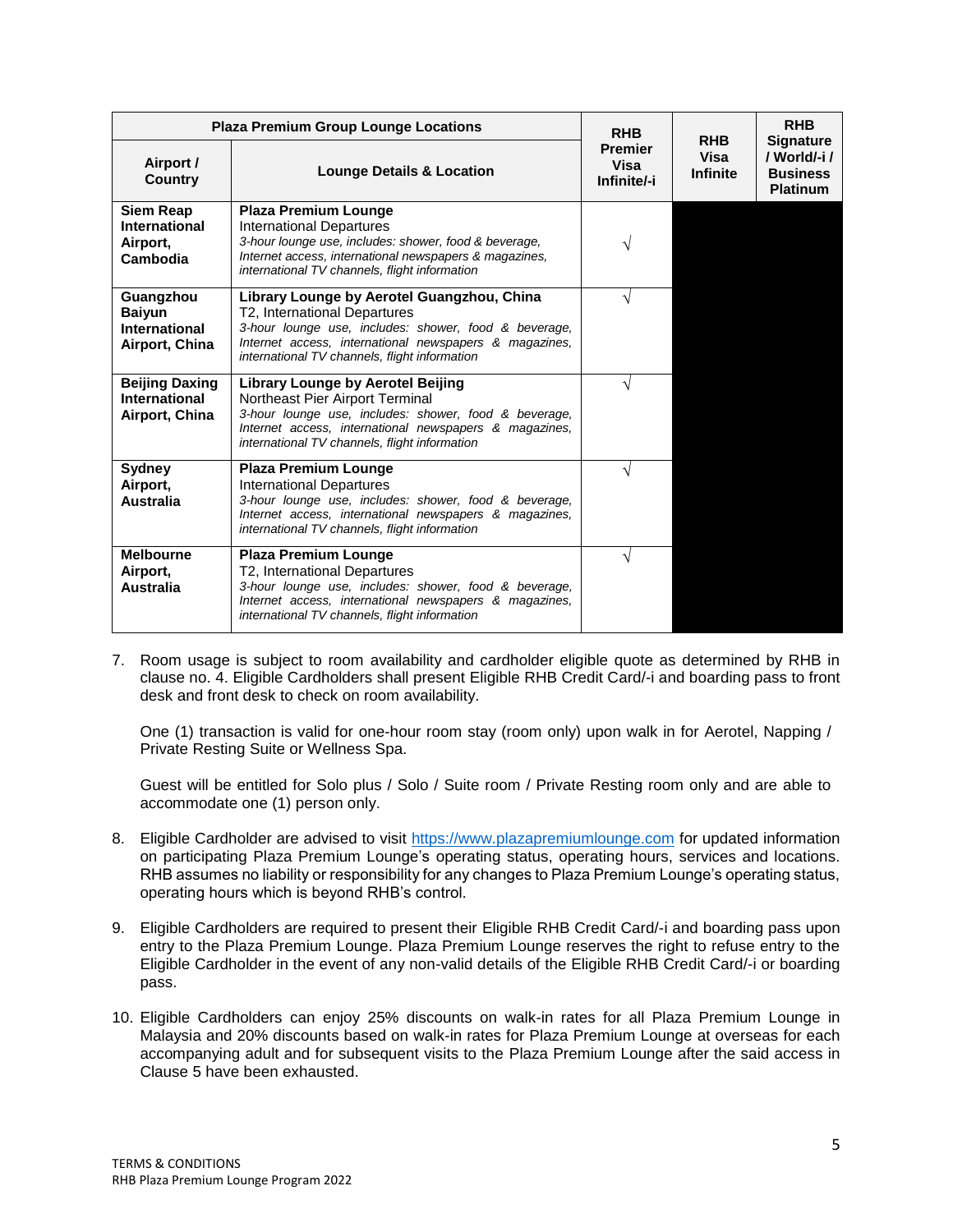- 11. RHB reserves the right to terminate, amend or add to any of these Terms and Conditions from time to time with sufficient prior notice to Eligible Cardholders before the new terms and conditions take effect. Cardholders are advised to refer to the latest terms and conditions published on **[www.rhbgroup.com](http://www.rhbgroup.com/)** prior to accessing any Plaza Premium Lounge.
- 12. RHB assumes no liability or responsibility for any act, omission, default or defects of Plaza Premium Lounge in the services offered. Any dispute about the quality or the service standard must be resolved directly with Plaza Premium Lounge. RHB will not be responsible for any injury, loss or damage suffered as a result of the redemption or usage of the services provided by Plaza Premium Lounge.
- 13. By participating in this Program, the Eligible Cardholder agrees to be bound by these Terms and Conditions and the decisions of RHB.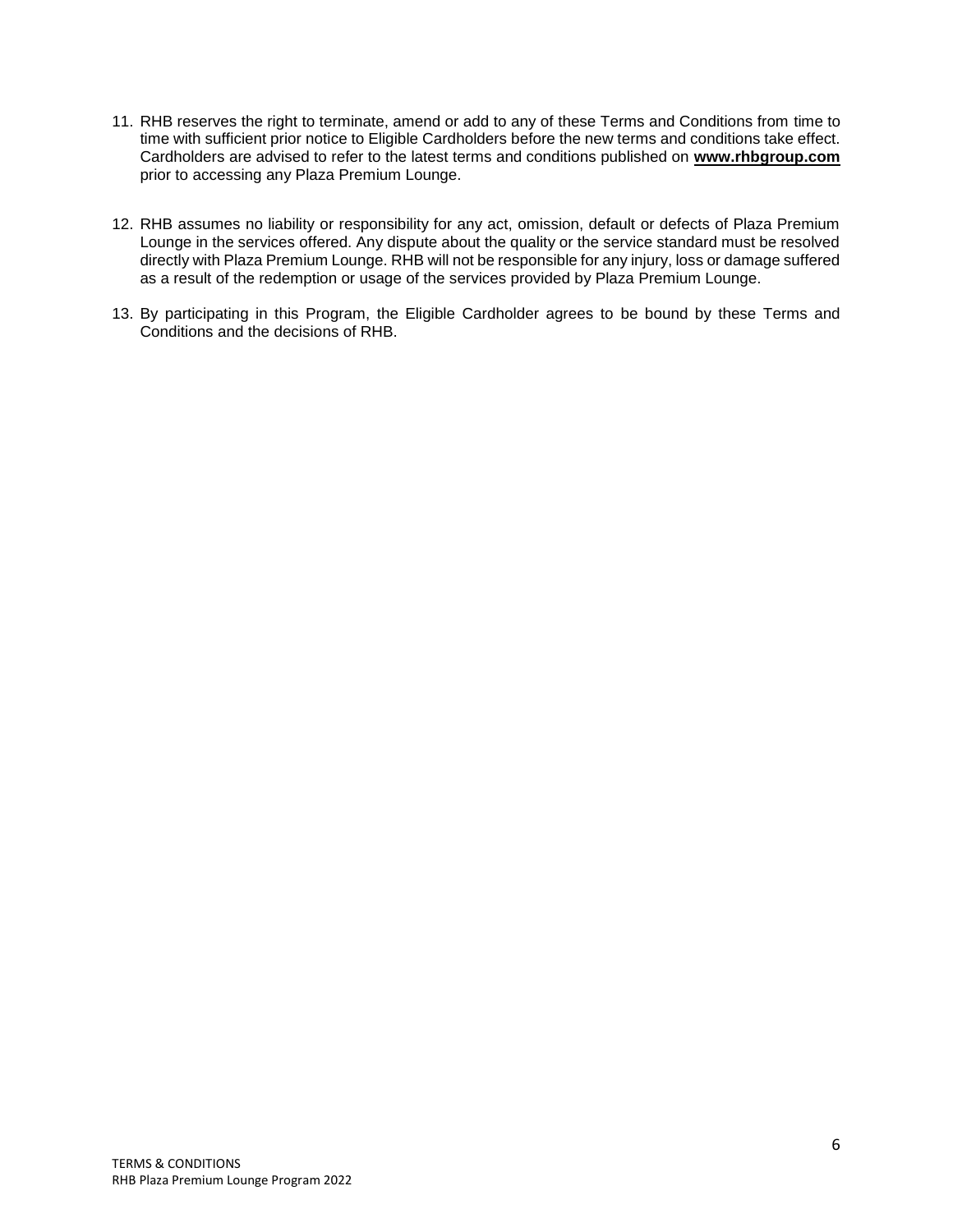# **Terma dan Syarat Program RHB Plaza Premium Lounge 2022**

1. RHB Bank Berhad (No. Pendaftaran 196501000373 (6171-M)) & RHB Islamic Bank Berhad (No. Pendaftaran 200501003283 (680329-V) akan secara kolektif dirujuk sebagai "RHB".

### **TEMPOH PROGRAM**

2. Program RHB Plaza Premium Lounge 2022 ("Program") akan bermula dari 1 Januari 2022 hingga 31 Disember 2022, kedua-dua tarikh termasuk ("Tempoh Program").

### **KELAYAKAN**

- 3. Program ini terbuka kepada pemegang kad kredit RHB utama dan tambahan yang dikeluarkan oleh RHB (selanjutnya disebut sebagai "Pemegang Kad yang Layak"):
	- a) Kad Kredit/-i RHB Premier Visa Infinite
	- b) Kad Kredit RHB Visa Infinite
	- c) Kad Kredit RHB Visa Signature
	- d) Kad Kredit/-i RHB World
	- e) Kad Kredit RHB Business Platinum

(semua kad kredit yang disebutkan di atas selanjutnya disebut sebagai "Kad Kredit/-i RHB yang Layak")

### **PROGRAM**

4. Setiap Pemegang Kad Layak adalah berhak untuk mengakses Plaza Premium Lounge sepanjang setiap tahun kalendar kecuali jika dinyatakan sebaliknya:-

| Kad Kredit RHB/-i yang layak              | Kriteria kelayakan akses Plaza Premium Lounge                                                                                                                                                                                                                                                                                                                                                                                                                  |
|-------------------------------------------|----------------------------------------------------------------------------------------------------------------------------------------------------------------------------------------------------------------------------------------------------------------------------------------------------------------------------------------------------------------------------------------------------------------------------------------------------------------|
| Kad Kredit-i RHB Premier Visa<br>Infinite | Akses tanpa had ke Plaza Premium Lounge terpilih dengan<br>$\bullet$<br>perbelanjaan minimum sebanyak RM100,000 dalam satu<br>tahun kalendar; ATAU<br>Sepuluh (10) akses percuma jika perbelanjaan kurang dari<br>٠                                                                                                                                                                                                                                            |
|                                           | RM100, 000 dalam satu tahun kalendar.                                                                                                                                                                                                                                                                                                                                                                                                                          |
|                                           | Nota:<br>Pengumpulan perbelanjaan dengan kad prinsipal / tambahan<br>masing-masing.<br>Contoh: Pemegang kad prinsipal yang memenuhi perbelanjaan<br>berjumlah RM100,000, pemegang kad prinsipal tersebut akan<br>mendapat akses tanpa had ke Plaza Premium Lounge terpilih.<br>Sekiranya perbelanjaan kad tambahan di bawah RM100, 000<br>pada tahun ini, pemegang kad tambahan akan mempunyai<br>sepuluh (10) akses percuma di Plaza Premium Lounge terpilih. |
| Kad Kredit RHB Visa Infinite              | Akses tanpa had # setahun kalendar<br># terhad kepada 1,000 pertama setiap bulan kalendar                                                                                                                                                                                                                                                                                                                                                                      |
| Kad Kredit RHB Visa Signature             | 5 x akses setahun kalendar                                                                                                                                                                                                                                                                                                                                                                                                                                     |
| Kad Kredit-i RHB World                    | 5 x akses setahun kalendar                                                                                                                                                                                                                                                                                                                                                                                                                                     |
| <b>RHB Business Platinum</b>              | 5 x akses setahun kalendar                                                                                                                                                                                                                                                                                                                                                                                                                                     |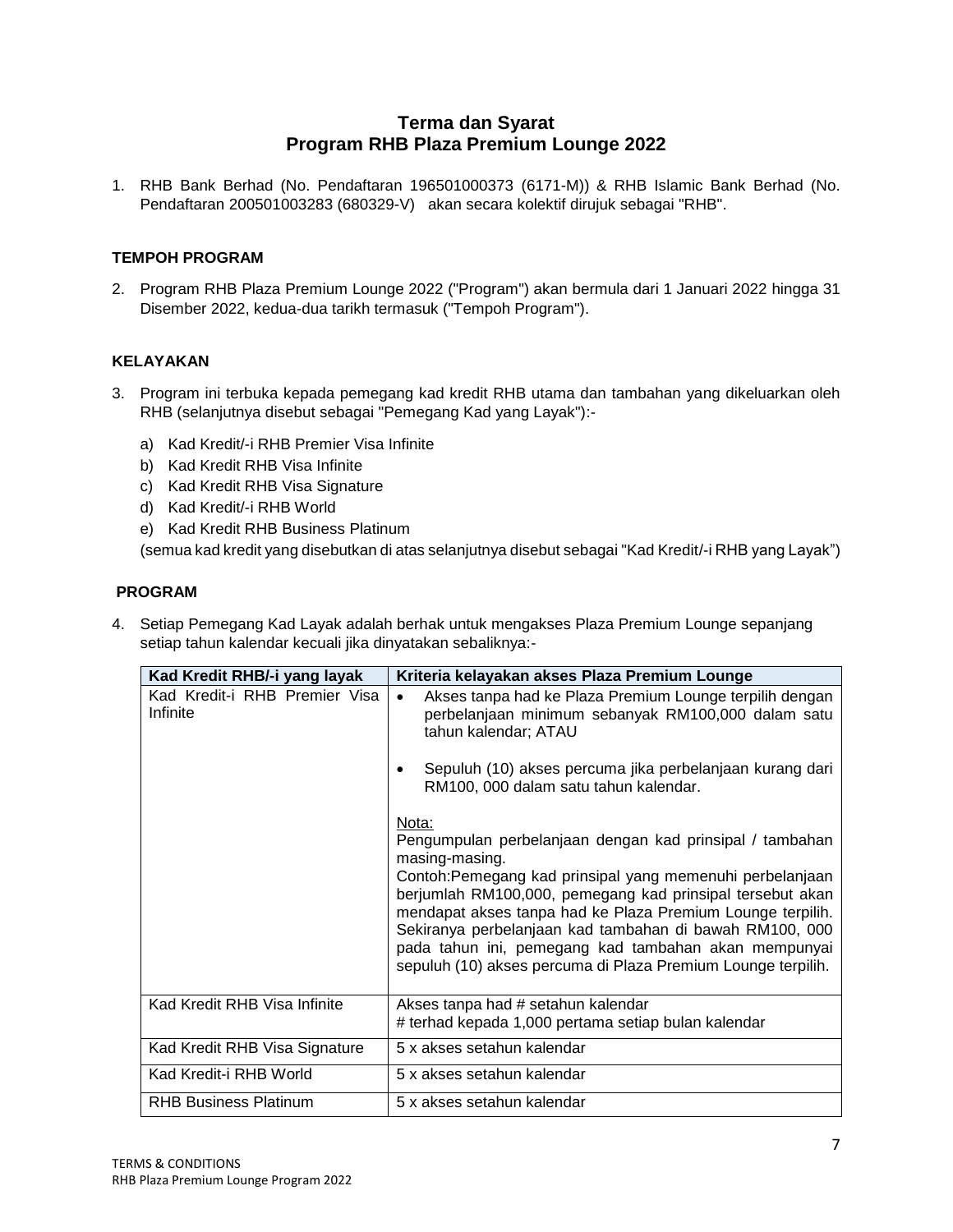5. Pemegang Kad Layak berhak mengakses Plaza Premium Lounge hanya sekali sehari. Sebarang akses berikutnya pada hari yang sama dan sebarang akses yang melebihi had tiga (3) jam akan tertakluk kepada caj yang dikenakan oleh Plaza Premium Lounge.

| 6. Senarai penyertaan Plaza Premium Lounge dan perkhidmatan disediakan berbeza untuk jenis Kad |
|------------------------------------------------------------------------------------------------|
| Kredit/-i RHB yang Layak seperti yang dinyatakan di sini:                                      |

| Ruang Menunggu Plaza Premium Group Lounge                                                     | <b>RHB</b>                                                                                                                                                                                                                                                                                                                                                                                                   | <b>RHB</b>                     | <b>RHB</b><br><b>Signature</b> |                                                   |
|-----------------------------------------------------------------------------------------------|--------------------------------------------------------------------------------------------------------------------------------------------------------------------------------------------------------------------------------------------------------------------------------------------------------------------------------------------------------------------------------------------------------------|--------------------------------|--------------------------------|---------------------------------------------------|
| Lapangan<br>Terbang /<br><b>Negara</b>                                                        | Butiran Ruang Menunggu & Lokasi                                                                                                                                                                                                                                                                                                                                                                              | Premier<br>Visa<br>Infinite/-i | <b>Visa</b><br><b>Infinite</b> | / World/-i/<br><b>Business</b><br><b>Platinum</b> |
| <b>Kula Lumpur</b><br>International<br>Airport (KLIA),<br><b>Malaysia</b>                     | <b>Plaza Premium Lounge</b><br><b>International Departure</b><br>Penggunaan 3-jam, kawasan tempat duduk, makanan &<br>minuman, akses internet, akhbar dan majalah<br>antarabangsa, saluran TV antarabangsa, sistem paparan<br>maklumat penerbangan, simpanan bagasi, bilik mandi                                                                                                                             | V                              | V                              |                                                   |
|                                                                                               | <b>Flight Club</b><br><b>International Departures</b><br>Penggunaan 3-jam, kawasan tempat duduk, makanan &<br>minuman, akses internet, akhbar dan majalah<br>antarabangsa, saluran TV antarabangsa, sistem paparan<br>maklumat penerbangan,                                                                                                                                                                  | V                              | V                              |                                                   |
|                                                                                               | <b>Wellness</b><br><b>International Departures</b><br>1-jam menginap di Bilik Persendirian - kemudahan<br>termasuk: Akses internet, bilik mandi dan kemudahan                                                                                                                                                                                                                                                | V                              |                                |                                                   |
| <b>Kula Lumpur</b><br><b>International</b><br><b>Airport 2</b><br>(KLIA2),<br><b>Malaysia</b> | <b>Plaza Premium Lounge</b><br>International Departures, next to Gate 8<br>Penggunaan 3-jam, kawasan tempat duduk, makanan &<br>minuman, akses internet, akhbar dan majalah<br>antarabangsa, saluran TV antarabangsa, sistem paparan<br>maklumat penerbangan,                                                                                                                                                | V                              |                                |                                                   |
|                                                                                               | <b>Plaza Premium Lounge</b><br>Level 2M, gateway@klia2, Terminal klia2 (sebelah<br>Aerotel Kuala Lumpur) Penggunaan 3-jam, kawasan<br>tempat duduk, makanan & minuman, akses internet, akhbar<br>dan majalah antarabangsa, saluran TV antarabangsa,<br>sistem paparan maklumat penerbangan, mandi<br>1-jam menginap di Bilik Persendirian - kemudahan<br>termasuk: Akses internet, bilik mandi dan kemudahan | V                              |                                |                                                   |
|                                                                                               | Plaza Premium Lounge / Wellness Spa<br><b>International Departures</b><br>Penggunaan 3-jam, kawasan tempat duduk, makanan &<br>minuman, akses internet, akhbar dan majalah<br>antarabangsa, saluran TV antarabangsa, sistem paparan<br>maklumat penerbangan, mandi                                                                                                                                           | V                              |                                |                                                   |
|                                                                                               | Aerotel, Kuala Lumpur<br>Level 2M, Gateway@klia2<br>1 jam penginapan untuk Solo ditambah - Kemudahan bilik<br>tetamu termasuk: bilik mandi, pancuran dan kemudahan,<br>televisyen, akses internet                                                                                                                                                                                                            |                                |                                |                                                   |
|                                                                                               | <b>The Bar</b><br>(International Departures)<br>3 jam penggunaan, termasuk 1 pilihan set menu, kawasan<br>tempat duduk, akses Internet, akhbar dan majalah<br>antarabangsa, saluran TV antarabangsa, sistem paparan<br>maklumat penerbangan                                                                                                                                                                  |                                |                                |                                                   |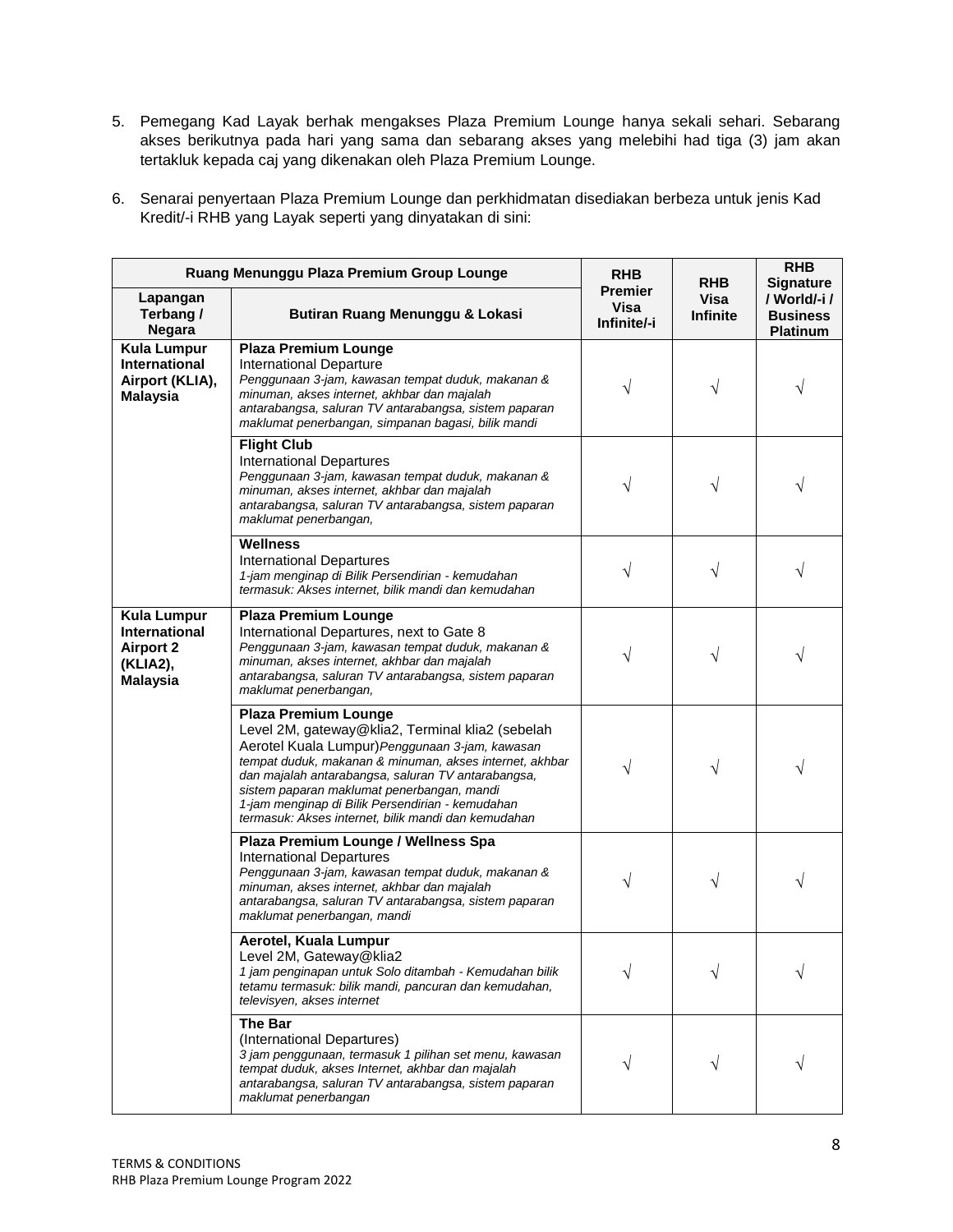|                                                                   | Ruang Menunggu Plaza Premium Group Lounge                                                                                                                                                                                                                                           | <b>RHB</b>                            | <b>RHB</b>              | <b>RHB</b><br><b>Signature</b>                     |
|-------------------------------------------------------------------|-------------------------------------------------------------------------------------------------------------------------------------------------------------------------------------------------------------------------------------------------------------------------------------|---------------------------------------|-------------------------|----------------------------------------------------|
| Lapangan<br>Terbang /<br><b>Negara</b>                            | Butiran Ruang Menunggu & Lokasi                                                                                                                                                                                                                                                     | <b>Premier</b><br>Visa<br>Infinite/-i | Visa<br><b>Infinite</b> | / World/-i /<br><b>Business</b><br><b>Platinum</b> |
| Penang<br>International<br>Airport,<br><b>Malaysia</b>            | <b>Plaza Premium Lounge</b><br><b>International Departure</b><br>Penggunaan 3-jam, kawasan tempat duduk, makanan &<br>minuman, akses internet, akhbar dan majalah<br>antarabangsa, saluran TV antarabangsa, sistem paparan<br>maklumat penerbangan                                  | V                                     | V                       |                                                    |
| <b>Singapore</b><br>Changi<br>Airport,<br>Singapore               | <b>Plaza Premium Lounge</b><br>International Departure (Terminal 1)<br>Penggunaan ruang tamu 3 jam, termasuk: bilik mandi,<br>makanan & minuman, akses internet, surat khabar &<br>majalah antarabangsa, saluran TV antarabangsa, maklumat<br>penerbangan                           |                                       |                         |                                                    |
|                                                                   | Aerotel<br>International Departure (Terminal 1)<br>1 jam penginapan untuk Solo - Kemudahan bilik tetamu<br>termasuk: bilik mandi dan kemudahan, televisyen, akses<br>internet.                                                                                                      | V                                     |                         |                                                    |
|                                                                   | <b>TGM</b><br>International Departure (Terminal 2)<br>1 set menu (pemilihan Chef), kawasan tempat duduk, akses<br>internet, akhbar dan majalah antarabangsa, saluran TV<br>antarabangsa, maklumat penerbangan                                                                       | V                                     |                         |                                                    |
|                                                                   | <b>BLOSSOM - SATS &amp; Plaza Premium Lounge</b><br>International Departure (Terminal 4)<br>Penggunaan ruang tamu 3 jam, termasuk: makanan &<br>minuman, akses internet, surat khabar antarabangsa &<br>majalah, saluran TV antarabangsa                                            | V                                     |                         |                                                    |
| <b>Hong Kong</b><br><b>International</b><br>Airport, Hong<br>Kong | <b>Plaza Premium Lounge</b><br>East Hall, before Departure Gate 1, Terminal 1<br>Penggunaan ruang tamu 3 jam, termasuk: pancuran<br>mandian, makanan & minuman, akses internet, akhbar &<br>majalah antarabangsa, saluran TV antarabangsa, maklumat<br>penerbangan, bagasi simpanan | V                                     |                         |                                                    |
|                                                                   | <b>Plaza Premium Lounge</b><br>Gate 35, Terminal 1<br>Penggunaan ruang tamu 3 jam, termasuk: pancuran<br>mandian, makanan & minuman, akses internet, akhbar &<br>majalah antarabangsa, saluran TV antarabangsa, maklumat<br>penerbangan                                             |                                       |                         |                                                    |
|                                                                   | <b>Plaza Premium Lounge</b><br>Dekat Gate 60, T1, International Departure<br>Penggunaan ruang tamu 3 jam, termasuk: pancuran<br>mandian, makanan & minuman, akses internet, akhbar &<br>majalah antarabangsa, saluran TV antarabangsa, maklumat<br>penerbangan                      | V                                     |                         |                                                    |
| <b>Taiwan</b><br><b>Taoyuan</b><br>Airport,<br><b>Taiwan</b>      | <b>Plaza Premium Lounge</b><br>International Departures, Terminal 1 Zone C<br>Penggunaan ruang tamu 3 jam, termasuk: makanan &<br>minuman, akses internet, surat khabar & majalah<br>antarabangsa,<br>saluran TV antarabangsa, maklumat<br>penerbangan, bagasi simpanan             |                                       |                         |                                                    |
|                                                                   | <b>Plaza Premium Lounge</b><br>International Departures, Terminal 1 Zone D<br>Penggunaan ruang tamu 3 jam, termasuk: makanan &<br>minuman, akses internet, surat khabar & majalah<br>antarabangsa,<br>saluran TV antarabangsa,<br>maklumat<br>penerbangan, bagasi simpanan          |                                       |                         |                                                    |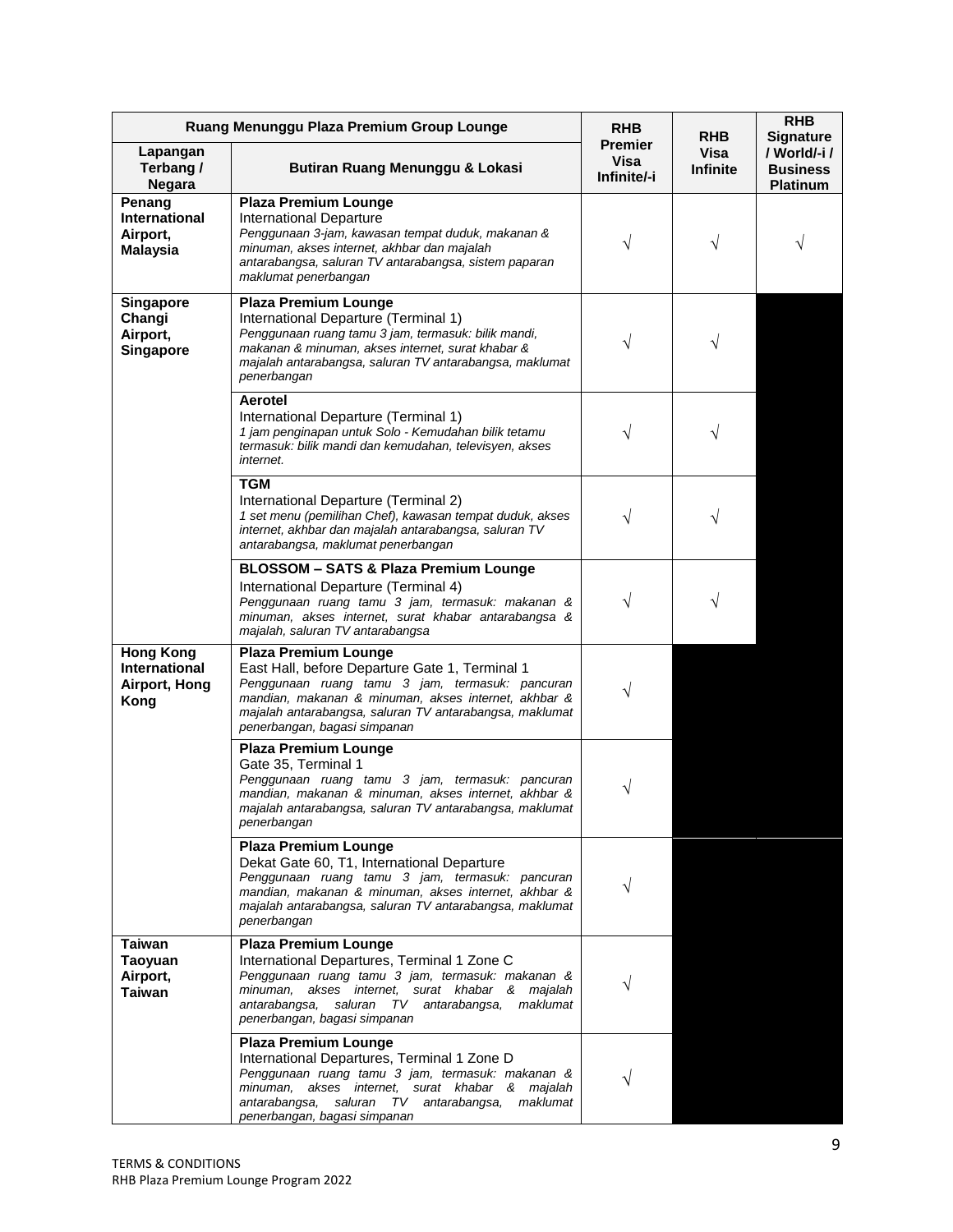| Ruang Menunggu Plaza Premium Group Lounge                                  |                                                                                                                                                                                                                                                                                                                 | <b>RHB</b>                            | <b>RHB</b>              | <b>RHB</b><br><b>Signature</b>                    |
|----------------------------------------------------------------------------|-----------------------------------------------------------------------------------------------------------------------------------------------------------------------------------------------------------------------------------------------------------------------------------------------------------------|---------------------------------------|-------------------------|---------------------------------------------------|
| Lapangan<br>Terbang /<br><b>Negara</b>                                     | Butiran Ruang Menunggu & Lokasi                                                                                                                                                                                                                                                                                 | <b>Premier</b><br>Visa<br>Infinite/-i | Visa<br><b>Infinite</b> | / World/-i/<br><b>Business</b><br><b>Platinum</b> |
|                                                                            | <b>Plaza Premium Lounge</b><br>International Departures, Terminal 2 Zone A<br>Penggunaan ruang tamu 3 jam, termasuk: makanan &<br>minuman, akses internet, surat khabar & majalah<br>maklumat<br>antarabangsa,<br>saluran TV antarabangsa,<br>penerbangan, bagasi simpanan                                      | V                                     |                         |                                                   |
|                                                                            | <b>Plaza Premium Lounge</b><br>International Departures, Terminal 2 Zone A1<br>Penggunaan ruang tamu 3 jam, termasuk: makanan &<br>minuman, akses internet, surat khabar & majalah<br>antarabangsa, saluran TV antarabangsa,<br>maklumat<br>penerbangan, bagasi simpanan                                        |                                       |                         |                                                   |
| Soekarno-<br>Hatta<br><b>International</b><br>Airport,<br><b>Indonesia</b> | Saphire - Plaza Premium Lounge<br>International Departures, Terminal 3<br>Penggunaan ruang tamu 3 jam, kawasan tempat duduk<br>lounge, makanan & minuman, akses internet, akhbar dan<br>majalah antarabangsa, saluran TV antarabangsa, Sistem<br>Paparan Maklumat Penerbangan, bagasi simpanan, bilik<br>mandi. |                                       |                         |                                                   |
| London<br><b>Heathrow</b><br>Airport,<br><b>England</b>                    | <b>Plaza Premium Lounge</b><br>International Departures, Terminal 2<br>Penggunaan ruang tamu 3 jam, termasuk makanan dan<br>minuman, akses internet, akhbar dan majalah antarabangsa,<br>saluran TV antarabangsa, maklumat penerbangan, bilik<br>mandi                                                          | ٦                                     |                         |                                                   |
|                                                                            | <b>Plaza Premium Lounge</b><br>Arrivals, Terminal 2<br>Penggunaan ruang tamu 3 jam, termasuk makanan dan<br>minuman, akses internet, akhbar dan majalah antarabangsa,<br>saluran TV antarabangsa, maklumat penerbangan, bilik<br>mandi                                                                          | V                                     |                         |                                                   |
|                                                                            | <b>Plaza Premium Lounge</b><br>Arrivals, Terminal 3<br>Penggunaan ruang tamu 3 jam, termasuk makanan dan<br>minuman, akses internet, akhbar dan majalah antarabangsa,<br>saluran TV antarabangsa, maklumat penerbangan, bilik<br>mandi                                                                          | V                                     |                         |                                                   |
|                                                                            | <b>Plaza Premium Lounge</b><br>International Departures, Terminal 4<br>Penggunaan ruang tamu 3 jam, termasuk makanan dan<br>minuman, akses internet, akhbar dan majalah antarabangsa,<br>saluran TV antarabangsa, maklumat penerbangan, bilik<br>mandi                                                          |                                       |                         |                                                   |
|                                                                            | <b>Plaza Premium Lounge</b><br>Arrivals, Terminal 4<br>Penggunaan ruang tamu 3 jam, termasuk makanan dan<br>minuman, akses internet, akhbar dan majalah antarabangsa,<br>saluran TV antarabangsa, maklumat penerbangan, bilik<br>mandi                                                                          |                                       |                         |                                                   |
|                                                                            | <b>Plaza Premium Lounge</b><br>International Departures, Terminal 5<br>Penggunaan ruang tamu 3 jam, termasuk makanan dan<br>minuman, akses internet, akhbar dan majalah antarabangsa,<br>saluran TV antarabangsa, maklumat penerbangan, bilik<br>mandi                                                          |                                       |                         |                                                   |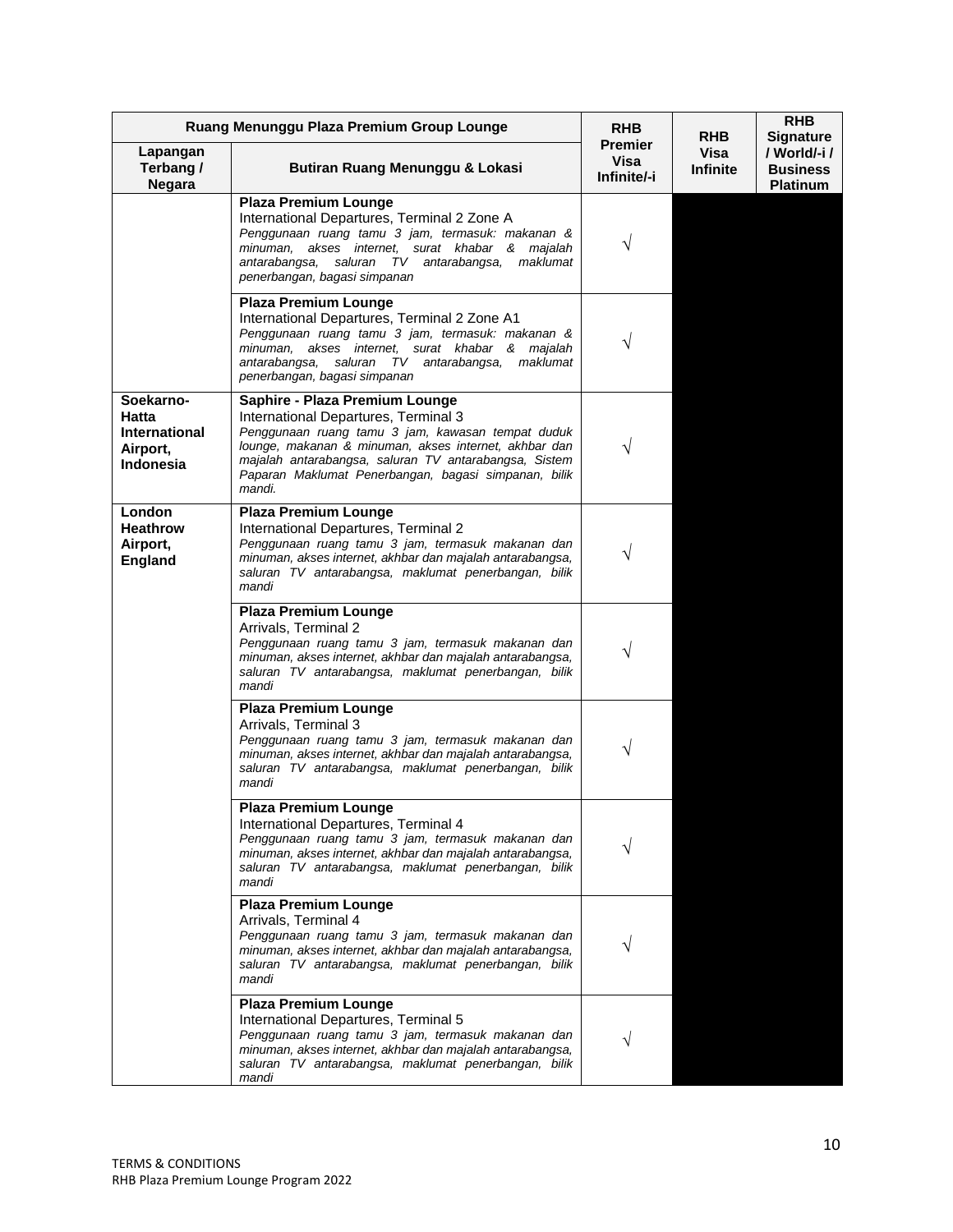|                                                                              | Ruang Menunggu Plaza Premium Group Lounge                                                                                                                                                                                                                              | <b>RHB</b>                            | <b>RHB</b>       | <b>RHB</b><br><b>Signature</b>                     |
|------------------------------------------------------------------------------|------------------------------------------------------------------------------------------------------------------------------------------------------------------------------------------------------------------------------------------------------------------------|---------------------------------------|------------------|----------------------------------------------------|
| Lapangan<br>Terbang /<br><b>Negara</b>                                       | Butiran Ruang Menunggu & Lokasi                                                                                                                                                                                                                                        | <b>Premier</b><br>Visa<br>Infinite/-i | Visa<br>Infinite | / World/-i /<br><b>Business</b><br><b>Platinum</b> |
| <b>Mactan-Cebu</b><br><b>International</b><br>Airport,<br><b>Philippines</b> | <b>Plaza Premium Lounge</b><br>International Departures, Terminal 2<br>Penggunaan ruang tamu 3 jam - makanan & minuman, akses<br>internet, akhbar & majalah antarabangsa, saluran TV<br>antarabangsa, maklumat penerbangan                                             |                                       |                  |                                                    |
|                                                                              | Aerotel<br>International Departure (Terminal 2)<br>1 jam penginapan untuk Solo - Kemudahan bilik tetamu<br>termasuk: bilik mandi, dan kemudahan, televisyen, akses<br>internet.                                                                                        | V                                     |                  |                                                    |
| <b>Phnom Penh</b><br><b>International</b><br>Airport,<br>Cambodia            | <b>Plaza Premium Lounge</b><br><b>International Departures</b><br>Penggunaan ruang tamu 3 jam, termasuk: pancuran<br>mandian, makanan & minuman, akses internet, surat khabar<br>& majalah antarabangsa, saluran TV antarabangsa,<br>maklumat penerbangan              | V                                     |                  |                                                    |
| <b>Siem Reap</b><br><b>International</b><br>Airport,<br>Cambodia             | <b>Plaza Premium Lounge</b><br><b>International Departures</b><br>Penggunaan ruang tamu 3 jam, termasuk: pancuran<br>mandian, makanan & minuman, akses internet, surat khabar<br>& majalah antarabangsa, saluran TV antarabangsa,<br>maklumat penerbangan              |                                       |                  |                                                    |
| Guangzhou<br><b>Baiyun</b><br><b>International</b><br>Airport, China         | Library Lounge by Aerotel Guangzhou, China<br>T2, International Departures<br>Penggunaan ruang tamu 3 jam, termasuk: pancuran<br>mandian, makanan & minuman, akses internet, surat khabar<br>& majalah antarabangsa, saluran TV antarabangsa,<br>maklumat penerbangan  | N                                     |                  |                                                    |
| <b>Beijing Daxing</b><br><b>International</b><br>Airport, China              | <b>Library Lounge by Aerotel Beijing</b><br>Northeast Pier Airport Terminal<br>Penggunaan ruang tamu 3 jam, termasuk: pancuran<br>mandian, makanan & minuman, akses internet, surat khabar<br>& majalah antarabangsa, saluran TV antarabangsa,<br>maklumat penerbangan | V                                     |                  |                                                    |
| <b>Sydney</b><br>Airport,<br><b>Australia</b>                                | <b>Plaza Premium Lounge</b><br><b>International Departures</b><br>Penggunaan ruang tamu 3 jam, termasuk: pancuran<br>mandian, makanan & minuman, akses internet, surat khabar<br>& majalah antarabangsa, saluran TV antarabangsa,<br>maklumat penerbangan              | V                                     |                  |                                                    |
| <b>Melbourne</b><br>Airport,<br><b>Australia</b>                             | <b>Plaza Premium Lounge</b><br>T2, International Departures<br>Penggunaan ruang tamu 3 jam, termasuk: pancuran<br>mandian, makanan & minuman, akses internet, surat khabar<br>& majalah antarabangsa, saluran TV antarabangsa,<br>maklumat penerbangan                 | V                                     |                  |                                                    |

7. Penggunaan bilik adalah tertakluk kepada ketersediaan bilik & Pemegang Kad yang layak yang ditentukan oleh RHB dalam Fasal no. 4. Pemegang Kad yang Layak hendaklah mengemukakan Kad Kredit/-i RHB dan pas masuk untuk kaunter masuk dan kaunter masuk akan menyemak ketersediaan bilik.

Satu (1) transaksi adalah sah selama satu jam bilik penginapan (bilik sahaja) untuk Aerotel, Napping / 'Resting Suite' Peribadi atau Wellness Spa.